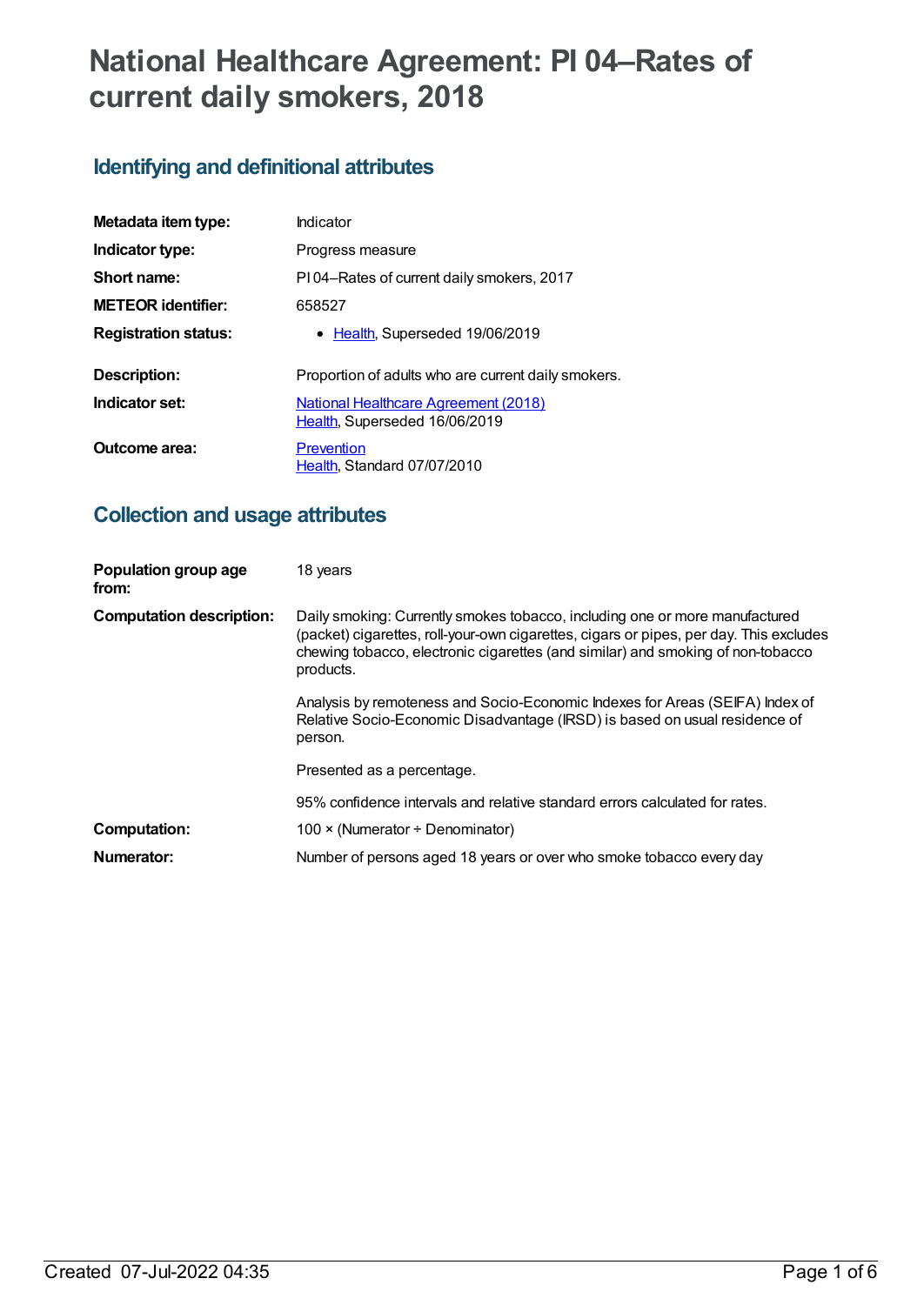#### **Data Element**

Person—age

**Data Source**

ABS [2014-15](https://meteor.aihw.gov.au/content/644695) National Health Survey (NHS)

**Guide for use**

Data source type: Survey

### **Data Element / Data Set**

#### **Data Element**

Person—tobacco smoking status

**Data Source**

ABS [2014-15](https://meteor.aihw.gov.au/content/644695) National Health Survey (NHS)

**Guide for use**

Data source type: Survey

#### **Data Element / Data Set**

**Data Element**

Person—age

**Data Source**

ABS 2014-15 National [Aboriginal](https://meteor.aihw.gov.au/content/644707) and Torres Strait Islander Social Survey (NATSISS)

#### **Guide for use**

Data source type: Survey

## **Data Element / Data Set**

#### **Data Element**

Person—tobacco smoking status

#### **Data Source**

ABS 2014-15 National [Aboriginal](https://meteor.aihw.gov.au/content/644707) and Torres Strait Islander Social Survey (NATSISS)

**Guide for use**

Data source type: Survey

**Denominator:** Population aged 18 years or over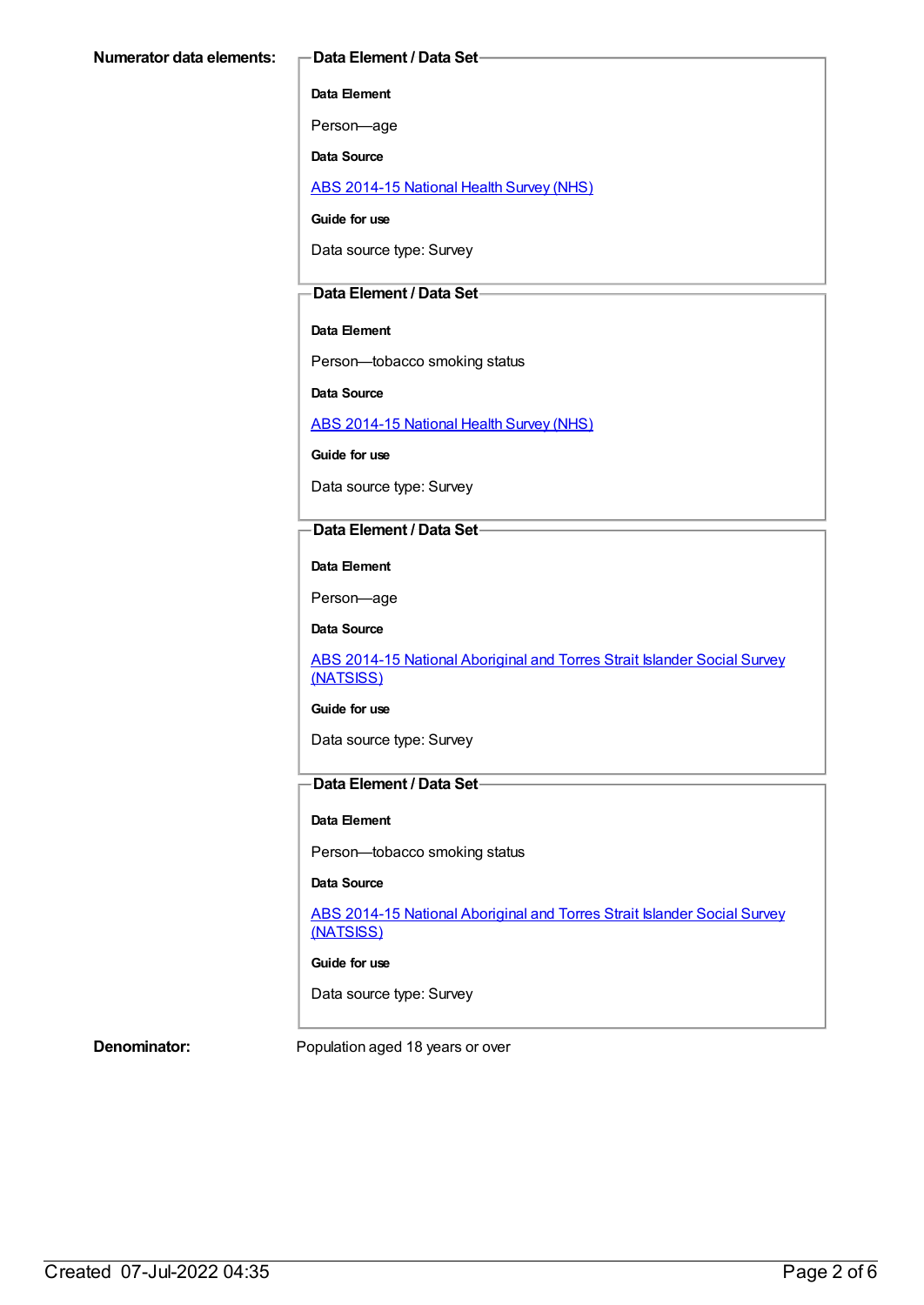| <b>Denominator data</b><br>elements:    | Data Element / Data Set-                                                                         |
|-----------------------------------------|--------------------------------------------------------------------------------------------------|
|                                         | Data Element                                                                                     |
|                                         | Person-age                                                                                       |
|                                         | Data Source                                                                                      |
|                                         | <b>ABS 2014-15 National Health Survey (NHS)</b>                                                  |
|                                         | Guide for use                                                                                    |
|                                         | Data source type: Survey                                                                         |
|                                         | Data Element / Data Set-                                                                         |
|                                         | Data Element                                                                                     |
|                                         | Person-Indigenous status                                                                         |
|                                         | Data Source                                                                                      |
|                                         | <b>ABS 2014-15 National Health Survey (NHS)</b>                                                  |
|                                         | Guide for use                                                                                    |
|                                         | Data source type: Survey                                                                         |
|                                         | Data Element / Data Set-                                                                         |
|                                         | Data Element                                                                                     |
|                                         | Person-age                                                                                       |
|                                         | <b>Data Source</b>                                                                               |
|                                         | ABS 2014-15 National Aboriginal and Torres Strait Islander Social Survey<br>(NATSISS)            |
|                                         | Guide for use                                                                                    |
|                                         | Data source type: Survey                                                                         |
| Disaggregation:                         | State and territory, by:                                                                         |
|                                         | $\bullet$ sex by age                                                                             |
|                                         | • Indigenous status<br>• remoteness (Australian Statistical Geography Standard (ASGS) Remoteness |
|                                         | Structure)<br>• 2011 SEIFA IRSD quintiles                                                        |
|                                         | • disability status                                                                              |
|                                         | Nationally, by:                                                                                  |
|                                         | • sex by remoteness (ASGS Remoteness Structure)<br>• 2011 SEIFA IRSD deciles                     |
|                                         | • remoteness (ASGS Remoteness Structure) by 2011 SEIFA IRSD deciles                              |
|                                         | Some disaggregations may result in numbers too small for publication.                            |
| <b>Disaggregation data</b><br>elements: | Data Element / Data Set-                                                                         |
|                                         | Data Element                                                                                     |
|                                         | Person-age                                                                                       |
|                                         | Data Source                                                                                      |
|                                         | ABS 2014-15 National Health Survey (NHS)                                                         |
|                                         | Guide for use                                                                                    |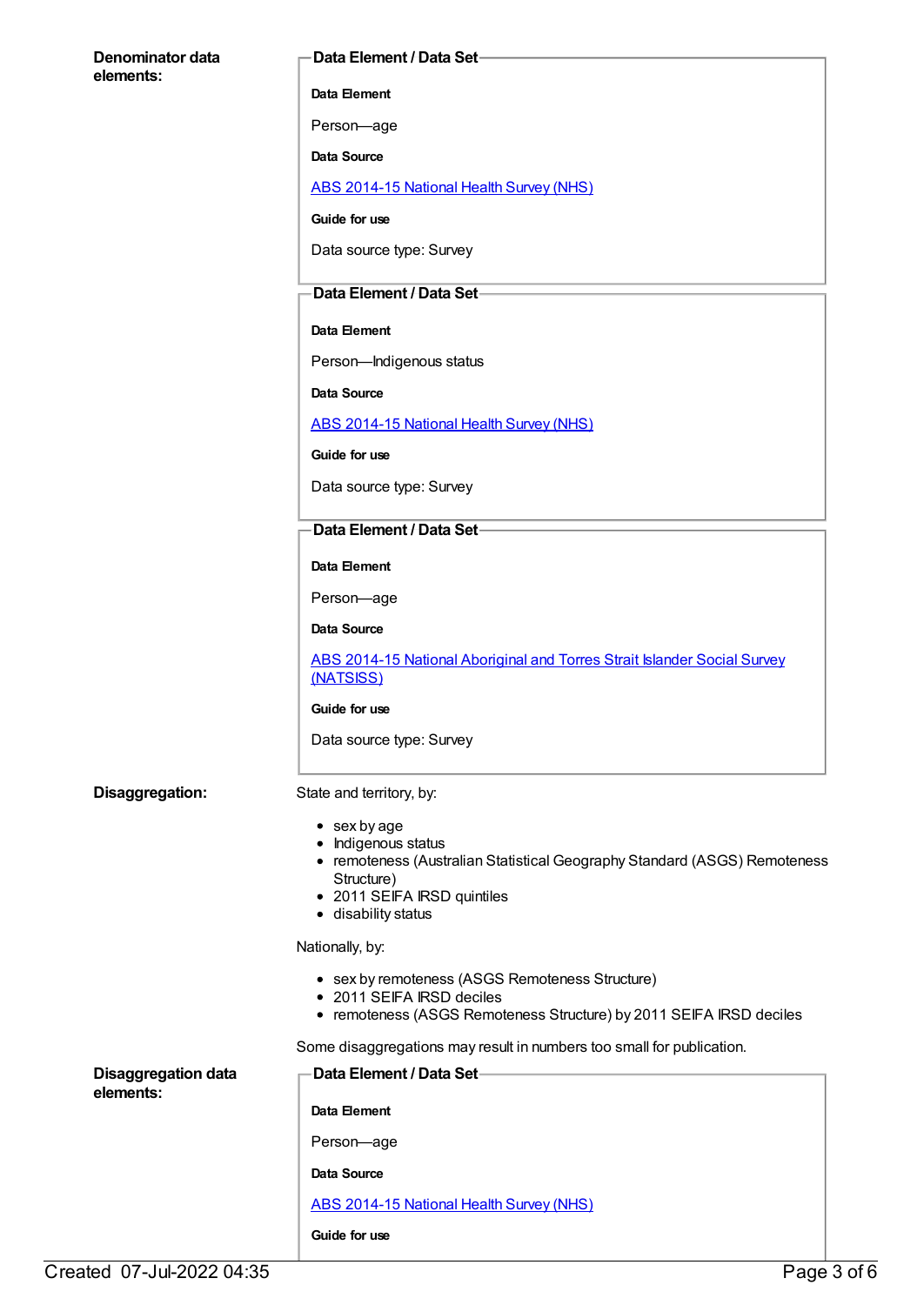Data source type: Survey

#### **Data Element / Data Set**

**Data Element**

Person—area of usual residence

**Data Source**

ABS [2014-15](https://meteor.aihw.gov.au/content/644695) National Health Survey (NHS)

**Guide for use**

Data source type: Survey Used for disaggregation by state/territory, remoteness and SEIFA IRSD

### **Data Element / Data Set**

**Data Element**

Person—disability status

**Data Source**

ABS [2014-15](https://meteor.aihw.gov.au/content/644695) National Health Survey (NHS)

**Guide for use**

Data source type: Survey

#### **Data Element / Data Set**

**Data Element**

Person—sex

**Data Source**

ABS [2014-15](https://meteor.aihw.gov.au/content/644695) National Health Survey (NHS)

**Guide for use**

Data source type: Survey

### **Data Element / Data Set**

### **Data Element**

Person—area of usual residence

**Data Source**

ABS 2014-15 National [Aboriginal](https://meteor.aihw.gov.au/content/644707) and Torres Strait Islander Social Survey (NATSISS)

#### **Guide for use**

Data source type: Survey Used for disaggregation by state/territory

**Comments:** Most recent data available for 2018 National Healthcare Agreement performance reporting: 2014–15 (total population, non-Indigenous: NHS); 2014–15 (Indigenous only: NATSISS).

NO NEW DATA FOR 2018 REPORTING.

National Aboriginal and Torres Strait Islander Health Survey (NATSIHS) or National Aboriginal and Torres Strait Islander Social Survey (NATSISS) data may be used for analysis dependent upon which survey is most recent.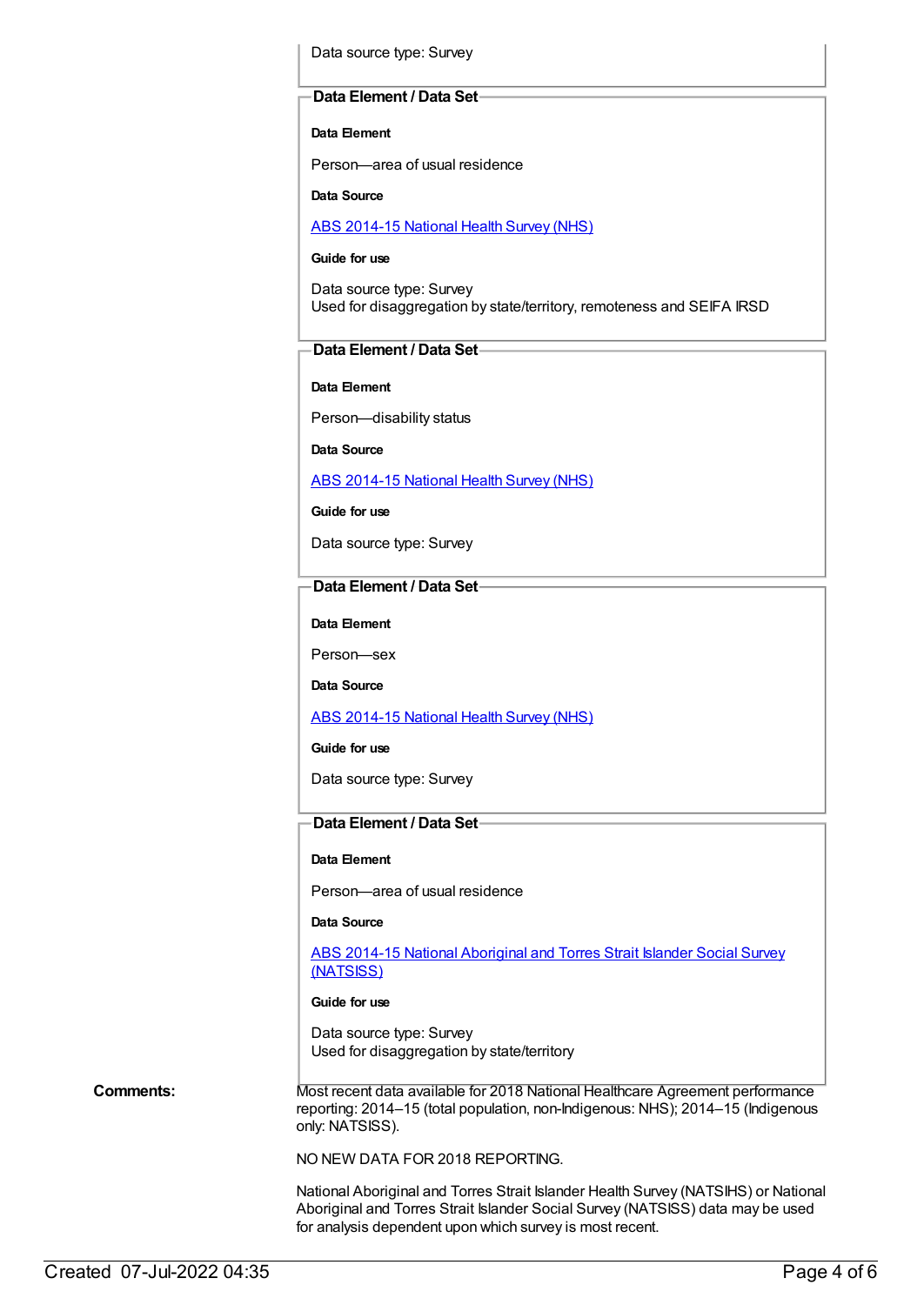## **Representational attributes**

| <b>Indicator conceptual framework</b> |            |
|---------------------------------------|------------|
| Format:                               | N[NN].N    |
| Unit of measure:                      | Person     |
| Data type:                            | Real       |
| <b>Representation class:</b>          | Percentage |

| Framework and | <b>Health behaviours</b> |
|---------------|--------------------------|
| dimensions:   |                          |

## **Data source attributes**

| Data sources:             | Data Source                                                                                  |
|---------------------------|----------------------------------------------------------------------------------------------|
|                           | <b>ABS 2014-15 National Health Survey (NHS)</b>                                              |
|                           | Frequency                                                                                    |
|                           | Every 3 years                                                                                |
|                           | Data custodian                                                                               |
|                           | <b>Australian Bureau of Statistics</b>                                                       |
|                           | Data Source                                                                                  |
|                           | <b>ABS 2014-15 National Aboriginal and Torres Strait Islander Social Survey</b><br>(NATSISS) |
|                           | Frequency                                                                                    |
|                           | Every 6 years                                                                                |
|                           | Data custodian                                                                               |
|                           | <b>Australian Bureau of Statistics</b>                                                       |
| Accountability attributes |                                                                                              |

## **Accountability attributes**

| <b>Reporting requirements:</b>                         | National Healthcare Agreement                                                                                                                         |
|--------------------------------------------------------|-------------------------------------------------------------------------------------------------------------------------------------------------------|
| <b>Organisation responsible</b><br>for providing data: | Australian Bureau of Statistics                                                                                                                       |
| <b>Benchmark:</b>                                      | PB e-By 2018, reduce the national smoking rate to 10 per cent of the population<br>and halve the Indigenous smoking rate over the 2009 baseline, 2018 |

**Further data development /** Specification: Final, the measure meets the intention of the indicator. **collection required:**

**Source and reference attributes**

# **Relational attributes**